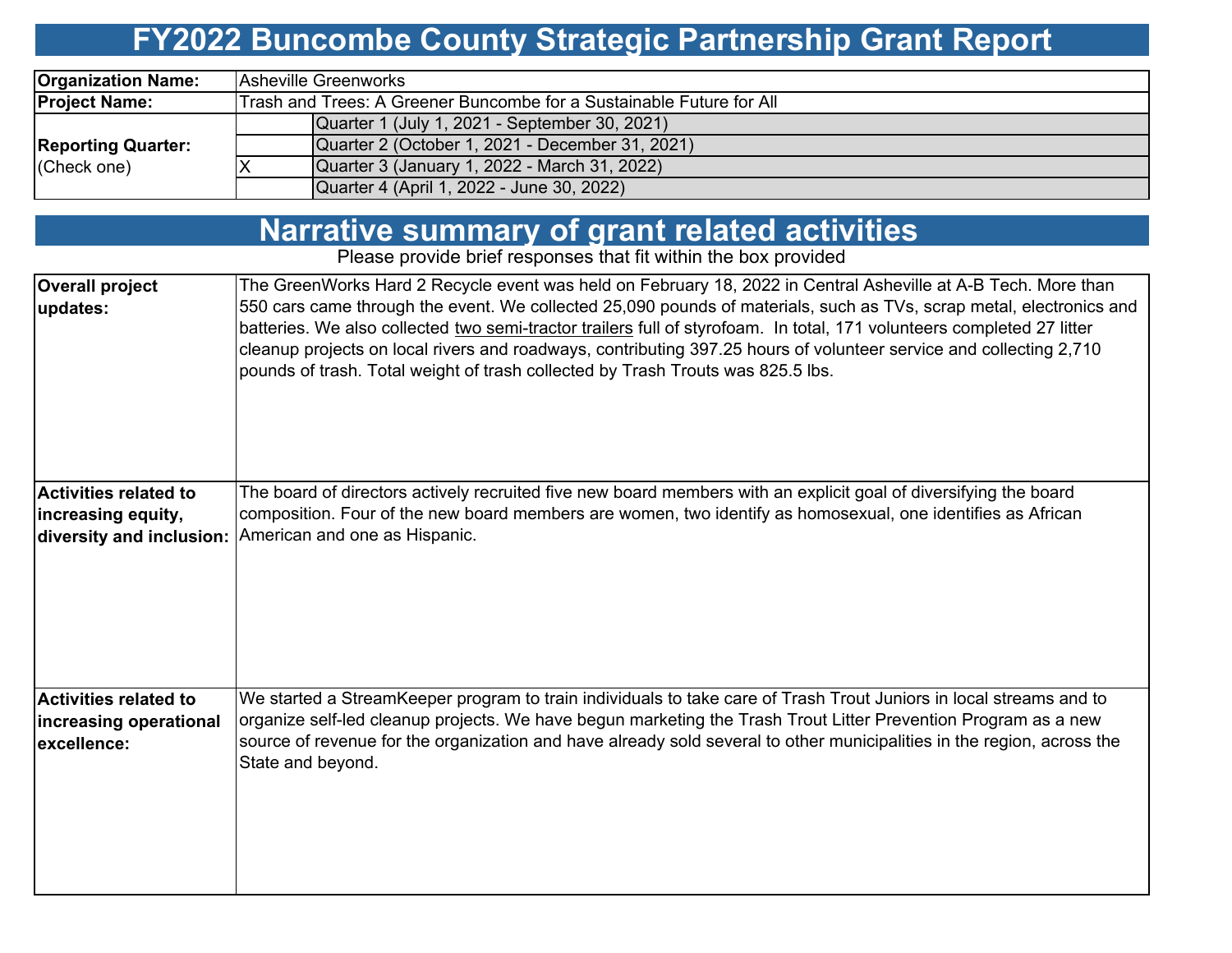# **FY2022 Buncombe County Strategic Partnership Grant Report**

| <b>Organization Name:</b> | <b>Asheville Greenworks</b>                                          |  |  |  |  |  |  |
|---------------------------|----------------------------------------------------------------------|--|--|--|--|--|--|
| <b>Project Name:</b>      | Trash and Trees: A Greener Buncombe for a Sustainable Future for All |  |  |  |  |  |  |
|                           | Quarter 1 (July 1, 2021 - September 30, 2021)                        |  |  |  |  |  |  |
| <b>Reporting Quarter:</b> | Quarter 2 (October 1, 2021 - December 31, 2021)                      |  |  |  |  |  |  |
| (Check one)               | Quarter 3 (January 1, 2022 - March 31, 2022)                         |  |  |  |  |  |  |
|                           | Quarter 4 (April 1, 2022 - June 30, 2022)                            |  |  |  |  |  |  |

## **Progress toward annual goals**

|                                                           | Please only include new data for the specific quarter |                  |                  |                  |                  |                 |
|-----------------------------------------------------------|-------------------------------------------------------|------------------|------------------|------------------|------------------|-----------------|
| <b>Measure</b>                                            | <b>Annual Goal</b>                                    | <b>Quarter 1</b> | <b>Quarter 2</b> | <b>Quarter 3</b> | <b>Quarter 4</b> | <b>Progress</b> |
| Number of volunteers engaged in trash cleanup             | 2,000                                                 | 309              | 89               | 171              |                  | 569             |
| Number of river and roadside cleanup projects             | 100                                                   | 32               | 16               | 27               |                  | 75              |
| Pounds of waste collected during Hard 2<br>Recycle events | 100,000                                               | 26,275           | 31,595           | 25,090           |                  | 82,960          |
| Number of Hard 2 Recycle events hosted                    | 4                                                     |                  |                  |                  |                  |                 |
| Pounds of litter collected from Trash Trout               | 500                                                   | 320              | 130              | 825              |                  | 1,275           |

#### **Comments:**